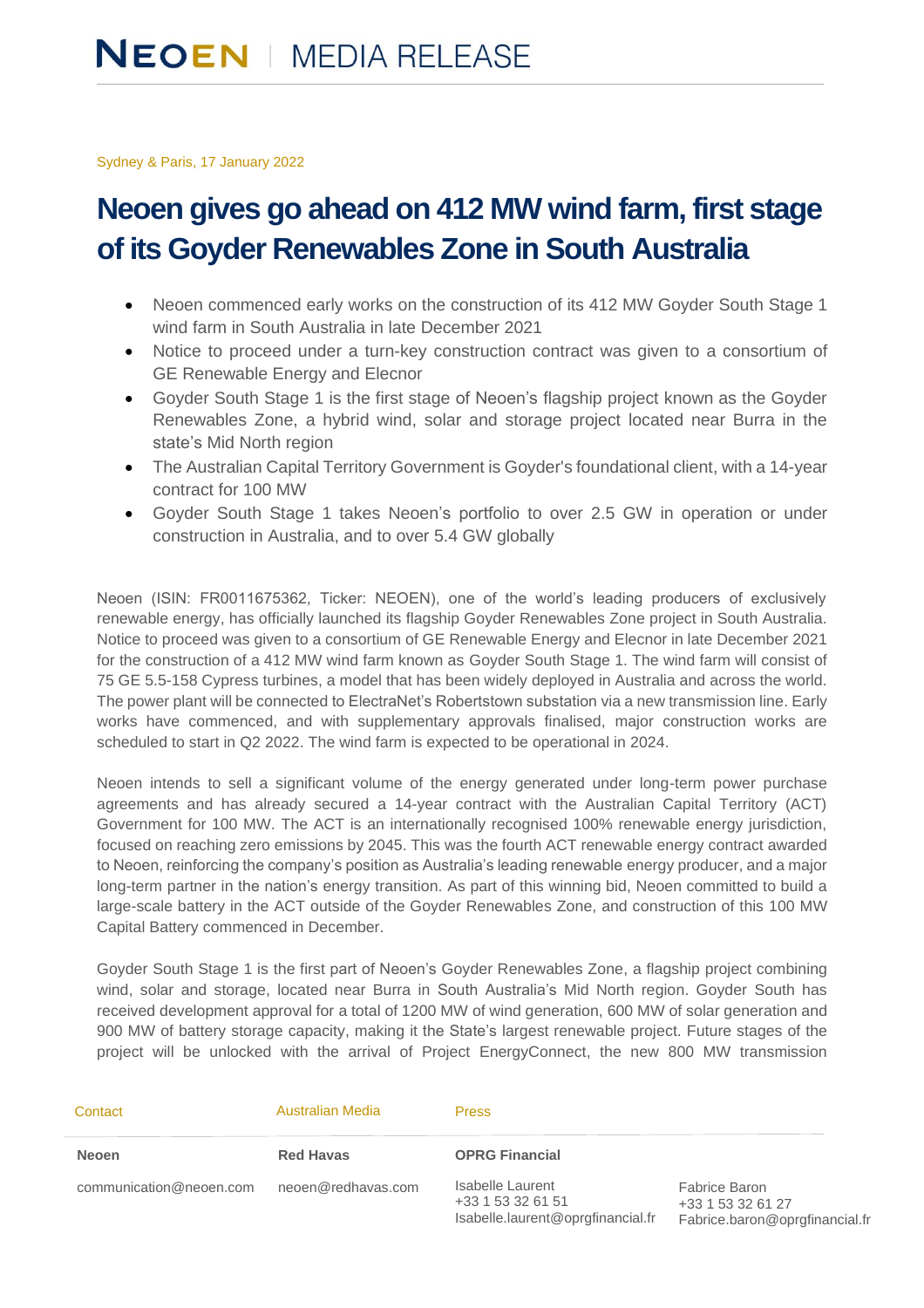interconnector linking South Australia with New South Wales, supporting South Australia's ambition to become a major clean energy exporter.

Goyder Renewables Zone will leverage the exceptional wind and solar resources of the area and deliver a significant economic boost to the region. As a first step, Goyder South Stage 1 will create over 400 construction jobs and 12 full time permanent positions. As long-term owner and operator, Neoen is committed to sharing benefits with regional communities. The project includes an annual Community Benefit Fund for local community-building and sustainability initiatives, a comprehensive neighbour benefit scheme, as well as benefit-sharing with the Ngadjuri, Traditional Owners of the land on which the wind farm is located. It also incorporates a bold eco-tourism initiative which will ensure that the iconic Worlds End Gorge is secured for the enjoyment of future generations.

**Louis de Sambucy, Neoen Australia's Managing Director said:** *"We are delighted to start building the first stage of our Goyder Renewables Zone, Neoen's most competitive giga-project. We look forward to building on this strong foundation, adding solar and batteries into the future to deliver firm 24/7 renewable energy. We would like to thank the South Australian and ACT Governments for their continued support and renewed trust. With this world class project, we are privileged to be supporting South Australia's ambition to be a renewable energy exporter and contributing to the ACT's target of net zero emissions by 2045."*

**Dan Van Holst Pellekaan, SA Government's Minister for Energy and Mining commented:** *"I congratulate Neoen on this key milestone for the Goyder South Project, which is an important moment in South Australia's clean energy transition. This project is possible because of the Project EnergyConnect interconnector with New South Wales, a transformational project that will secure the South Australian grid and allow us to export our abundant renewable energy. The Goyder South Project highlights South Australia's world class renewable energy capacity, helping to deliver cheaper, cleaner electricity and hundreds of jobs and billions of dollars in investment in the state."*

**Shane Rattenbury, ACT Government's Minister for Climate Change and Sustainability added:**  *"Canberra prides itself as a leader on climate action, with our 100% renewable electricity powered economy creating a healthier and more sustainable future. Our work with renewable energy generators, like Neoen, has been critical to achieving Canberra's renewable electricity target. The ACT's contract with the Goyder wind farm means that Canberra's electricity supply will continue to be sourced from 100% renewable electricity in the coming years. This will allow us to accommodate a growing population, support renewable energy initiatives such as electric vehicles and transition our economy off fossil gas."*

**Xavier Barbaro, Neoen's Chairman and Chief Executive Officer concluded:** *"We are thrilled to break ground at Goyder, which is the most ambitious project in Neoen's portfolio. I would like to congratulate our team for their hard work, audacity and commitment. Goyder perfectly illustrates Neoen's approach; the creation of highly competitive large-scale renewable energy product offerings, which deliver value for multiple customers. Boosted by now having 5.4 GW of assets in operation or under construction, we are more confident than ever in our ability to achieve our target of 10 GW in 2025."*

| Contact                 | <b>Australian Media</b> | <b>Press</b>                                                               |                                                                      |
|-------------------------|-------------------------|----------------------------------------------------------------------------|----------------------------------------------------------------------|
| <b>Neoen</b>            | <b>Red Havas</b>        | <b>OPRG Financial</b>                                                      |                                                                      |
| communication@neoen.com | neoen@redhavas.com      | Isabelle Laurent<br>+33 1 53 32 61 51<br>Isabelle.laurent@oprgfinancial.fr | Fabrice Baron<br>+33 1 53 32 61 27<br>Fabrice.baron@oprgfinancial.fr |